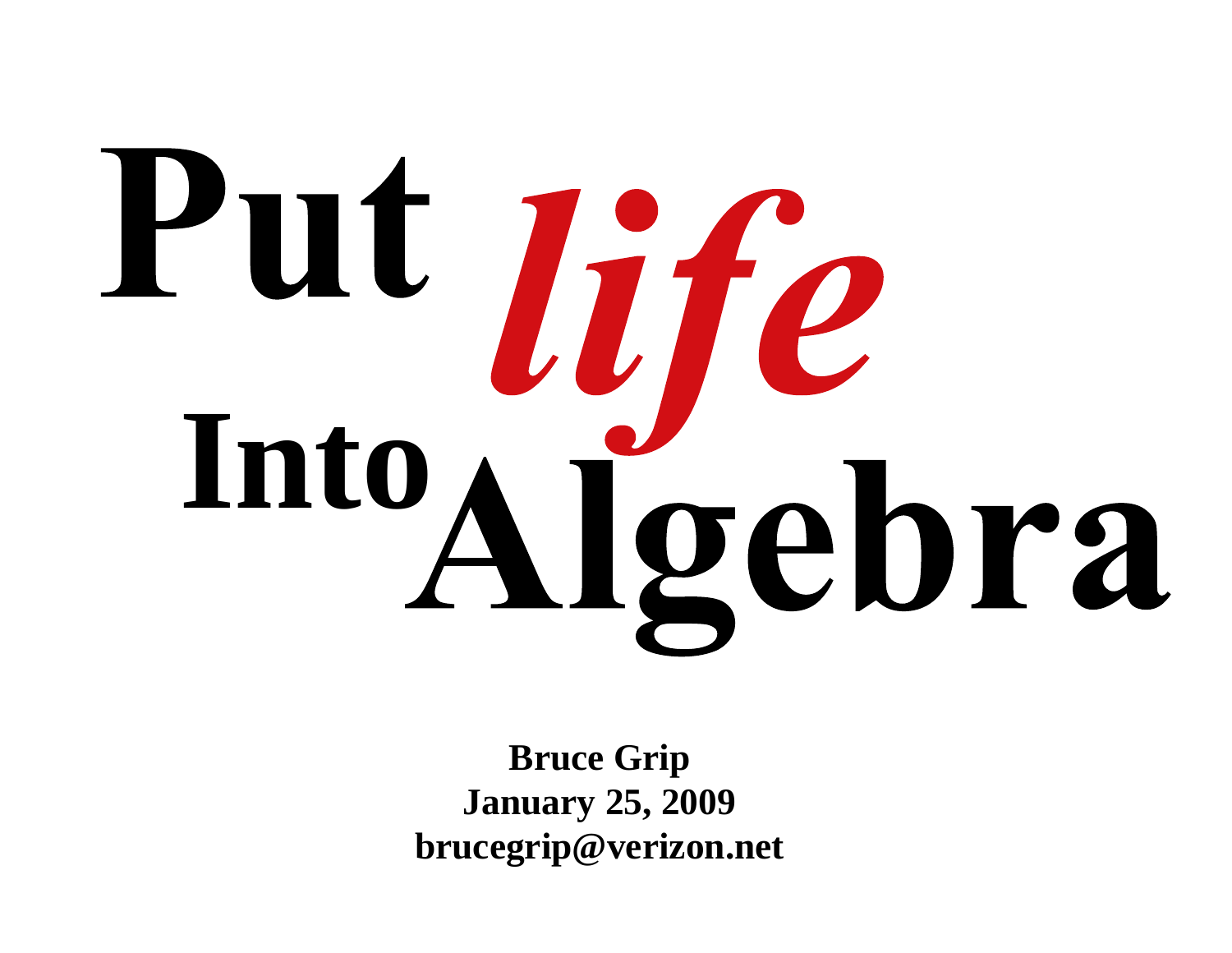# MiXed Nuts

**Trevor is 5 years more than half his mother's age when he boards a train leaving Los Angeles. He is traveling south on a train numbered with a tens digit that is 4 more than twice the ones digit at the same time another train leaves San Diego heading north and carrying mixed nuts. If he needs 50 pounds of mix that is 25% cashew and the entire task takes him 20 minutes by himself, how much longer will it take if he gets help from Celina who has 40 coins and needs a box that is 7 cm longer than 3 times the width so she can invest part of the money at 6% and earn interest of \$22.50. How old is Trevor?**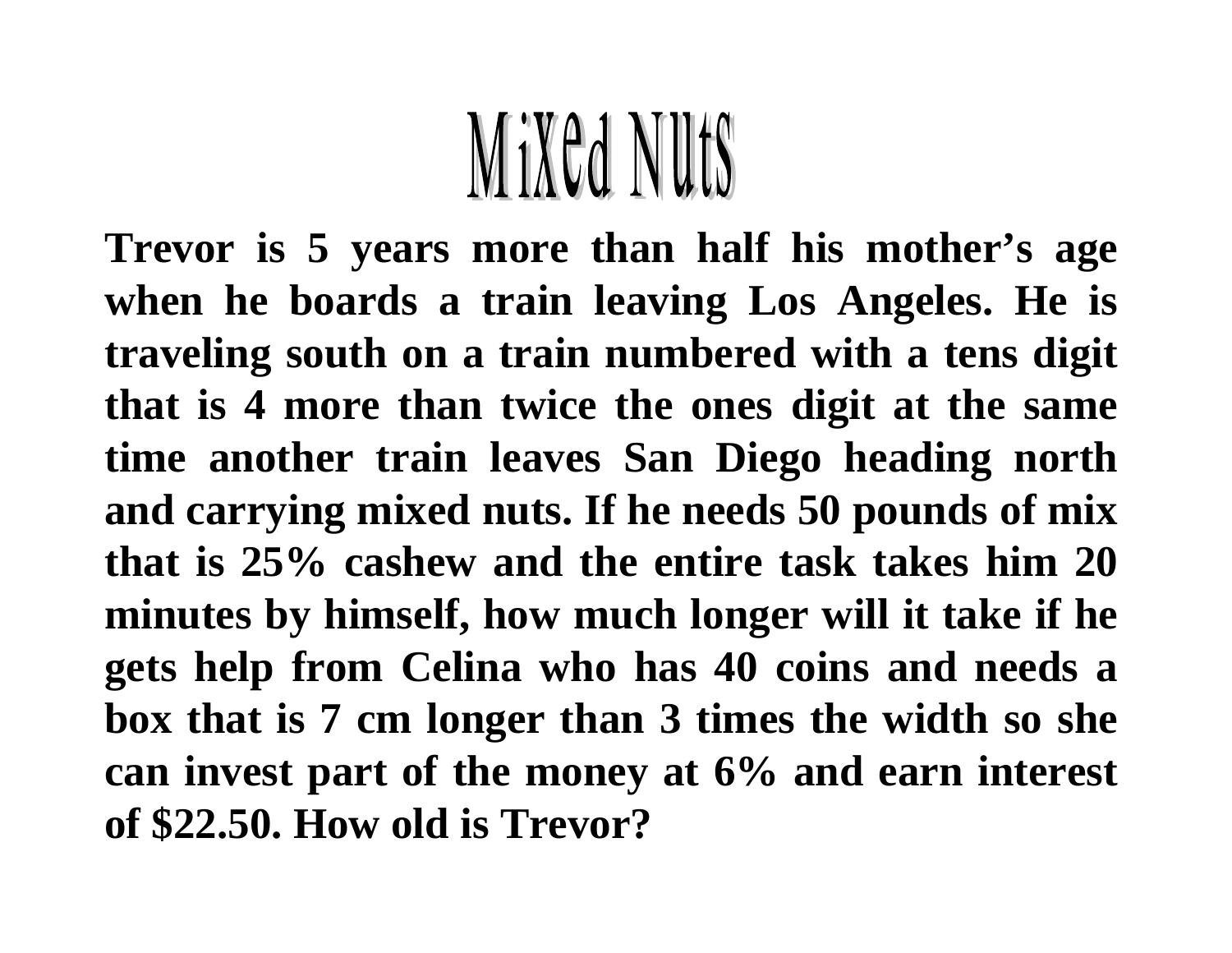#### **Put Life Into Algebra**

- Birthday Party
- $\bullet$ Silkscreen T-shirts
- Health Club
- Carnival Rides
- College Tuition
- Cell Phone Plans
- Below Budget
- World Records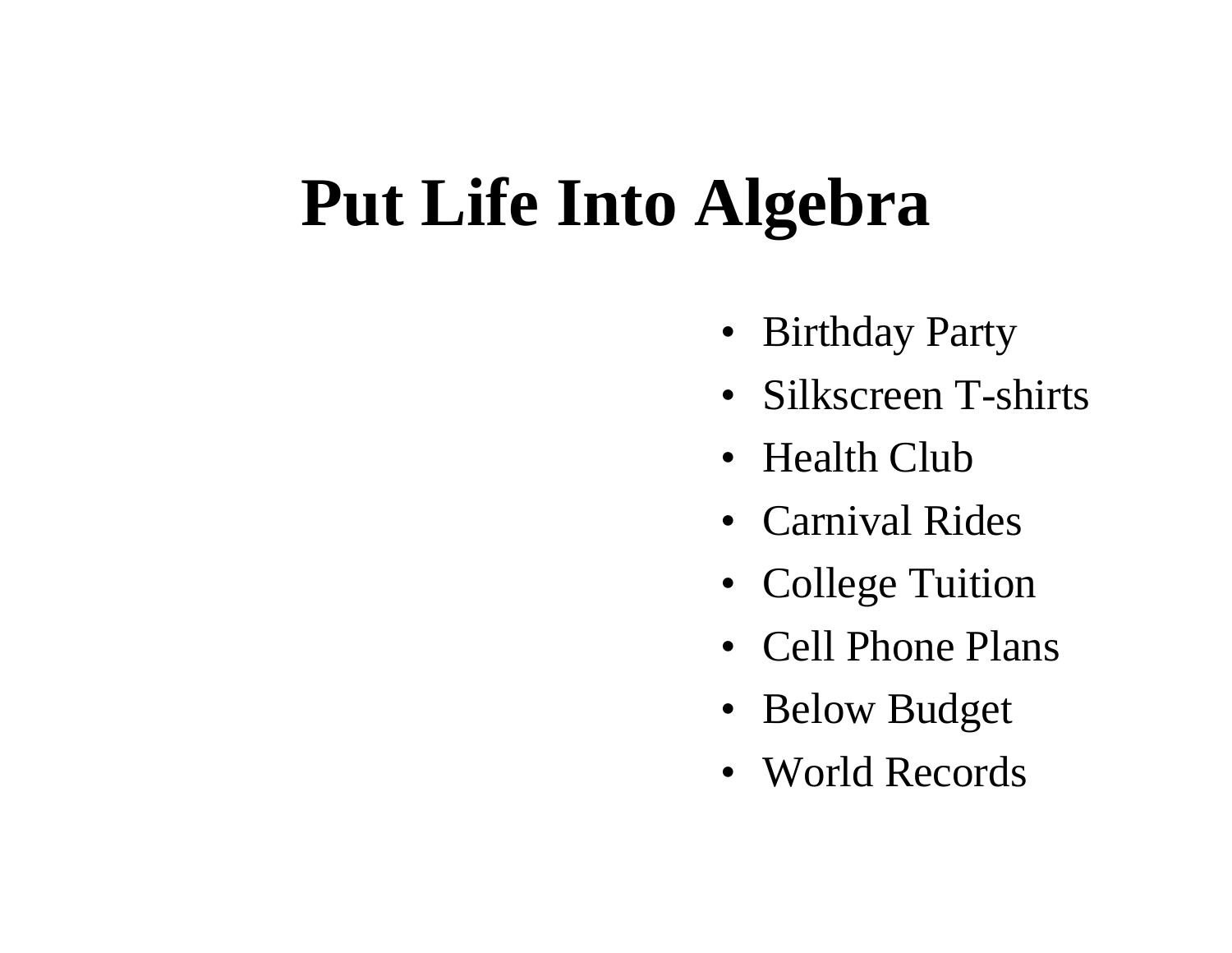## California Math Framework

March, 2005

**Goals for students to achieve are as follows….**

- **4. Make connections among mathematical ideas and between mathematics and other disciplines.**
- **5. Apply mathematics to everyday life and develop an interest in pursuing advanced studies in mathematics and in a wide array of mathematicallyrelated career choices. pp. 2, 3.**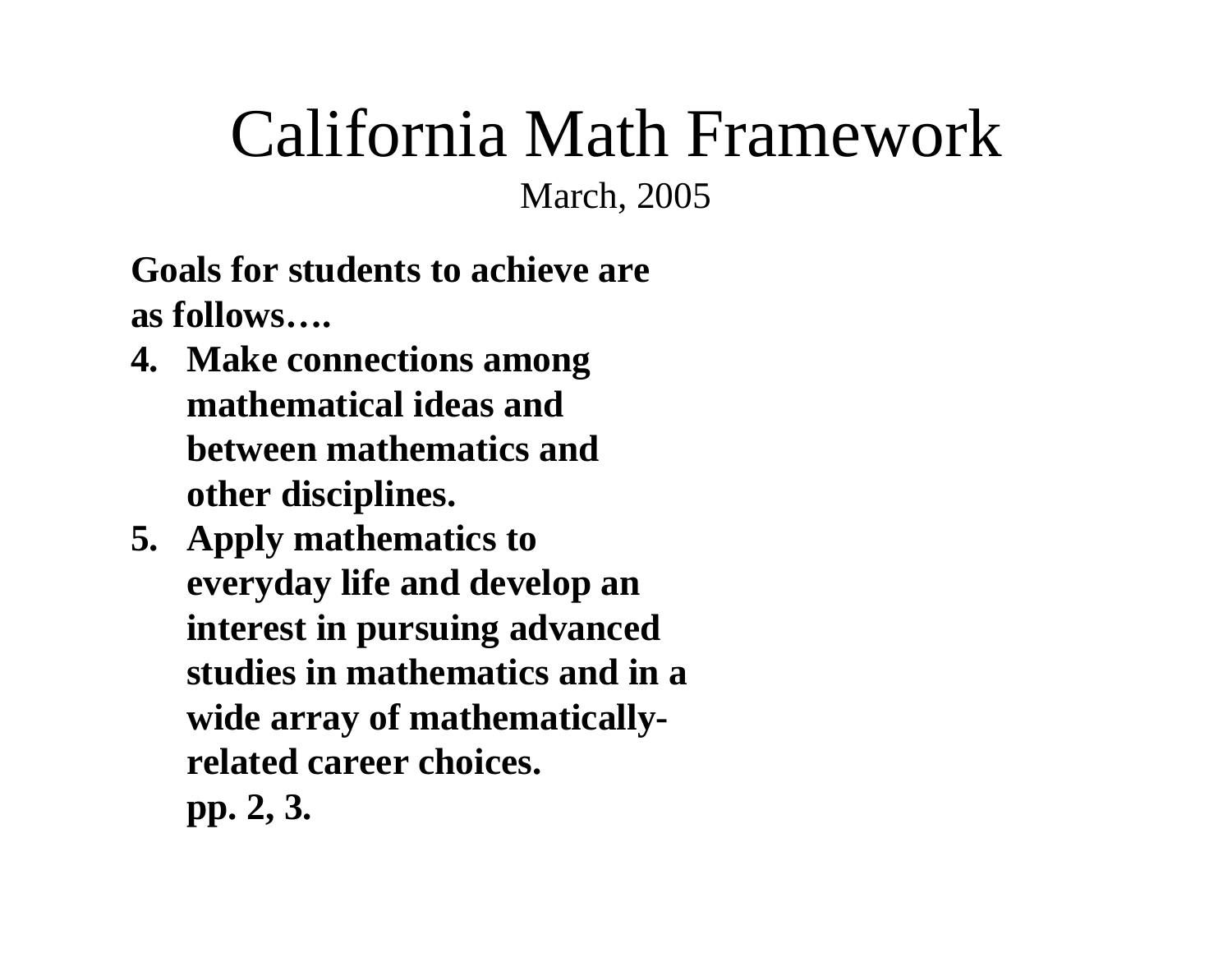#### California Math Framework March, 2005

**"Students may sometimes learn a skill more readily when they know how it will be used and they are intrigued by a problem that requires the skill." p. 6.**

**"Schools that use these standards 'enroll' students in a mathematical apprenticeship in which they practice skills, solve problems, apply mathematics in the real world, develop a capacity for abstract thinking,…" p. 16.**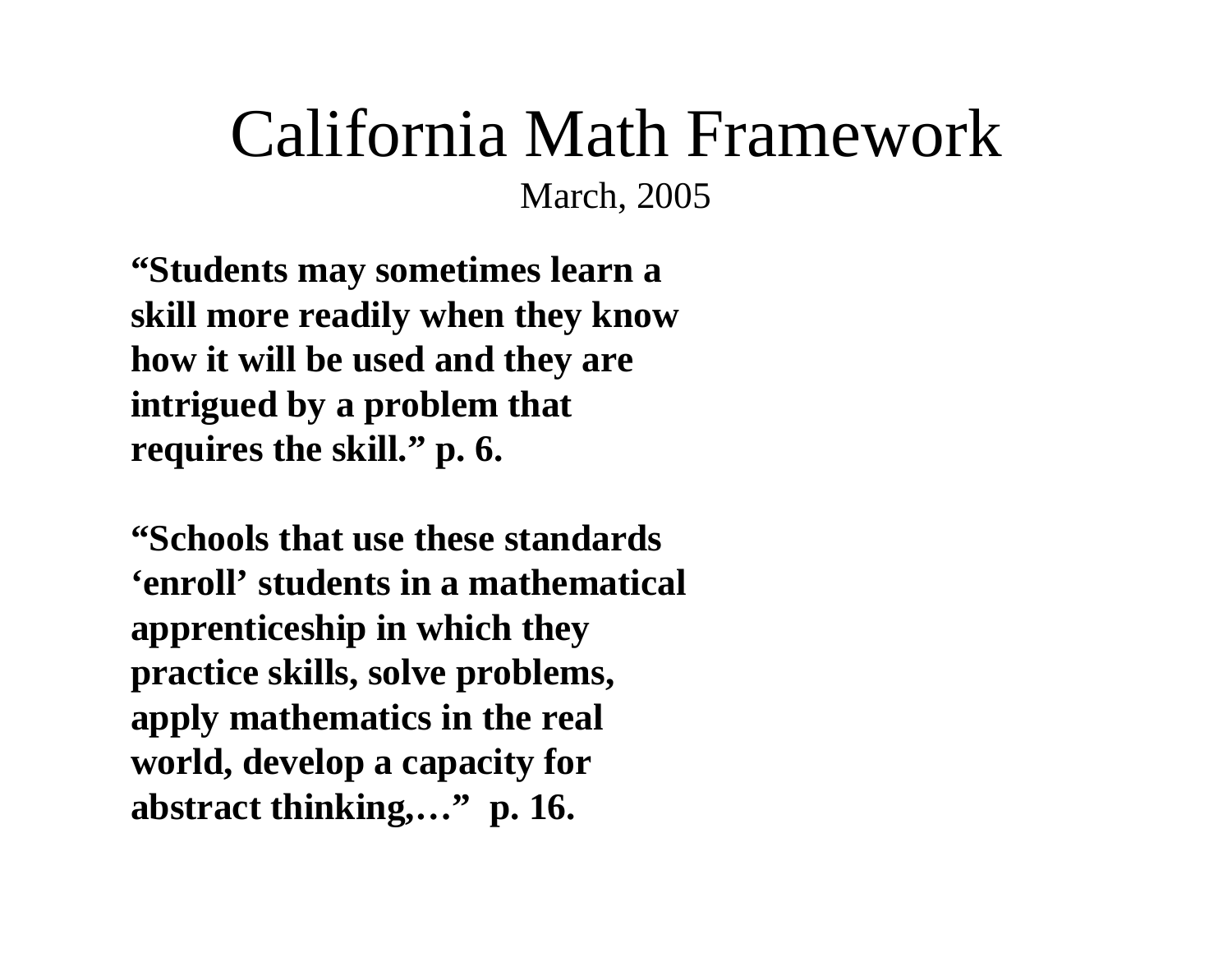#### **What's Math Got to Do With It? Jo Boaler, 2008.**

**"My argument against pseudo contexts does not mean that contexts should not be used in mathematics examples; they can be extremely powerful. But they should only be used when they are realistic and when the contexts offer something to the students, such as increasing their interest or modeling a mathematical concept." p. 53.**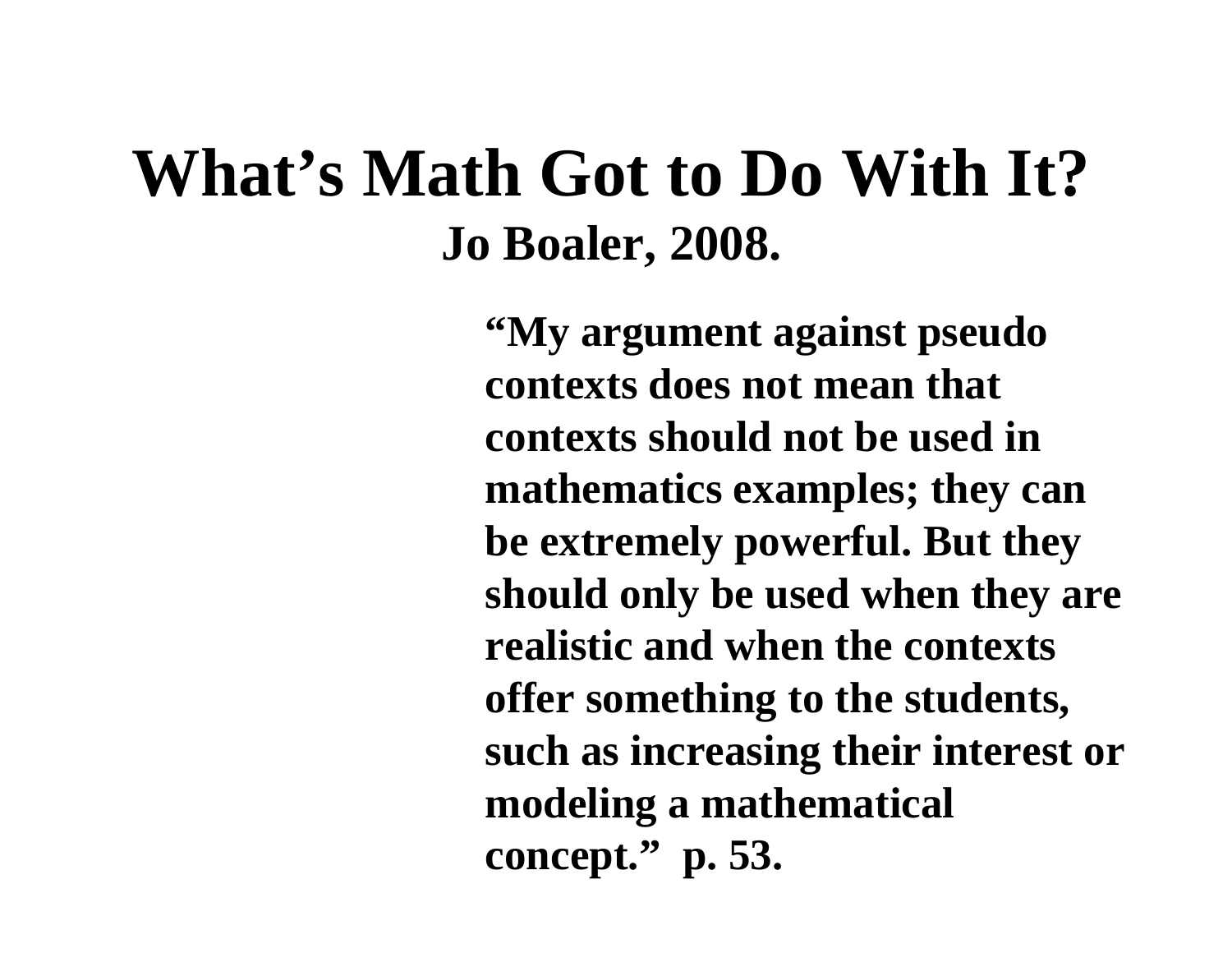#### **What's Math Got to Do With It? Jo Boaler, 2008.**

**"The elimination of ridiculous contexts would be good for many reasons. Most importantly, students would realize that they are learning an important subject that helps make sense of the world, rather than a subject that is all about mystification and nonsense." p. 55.**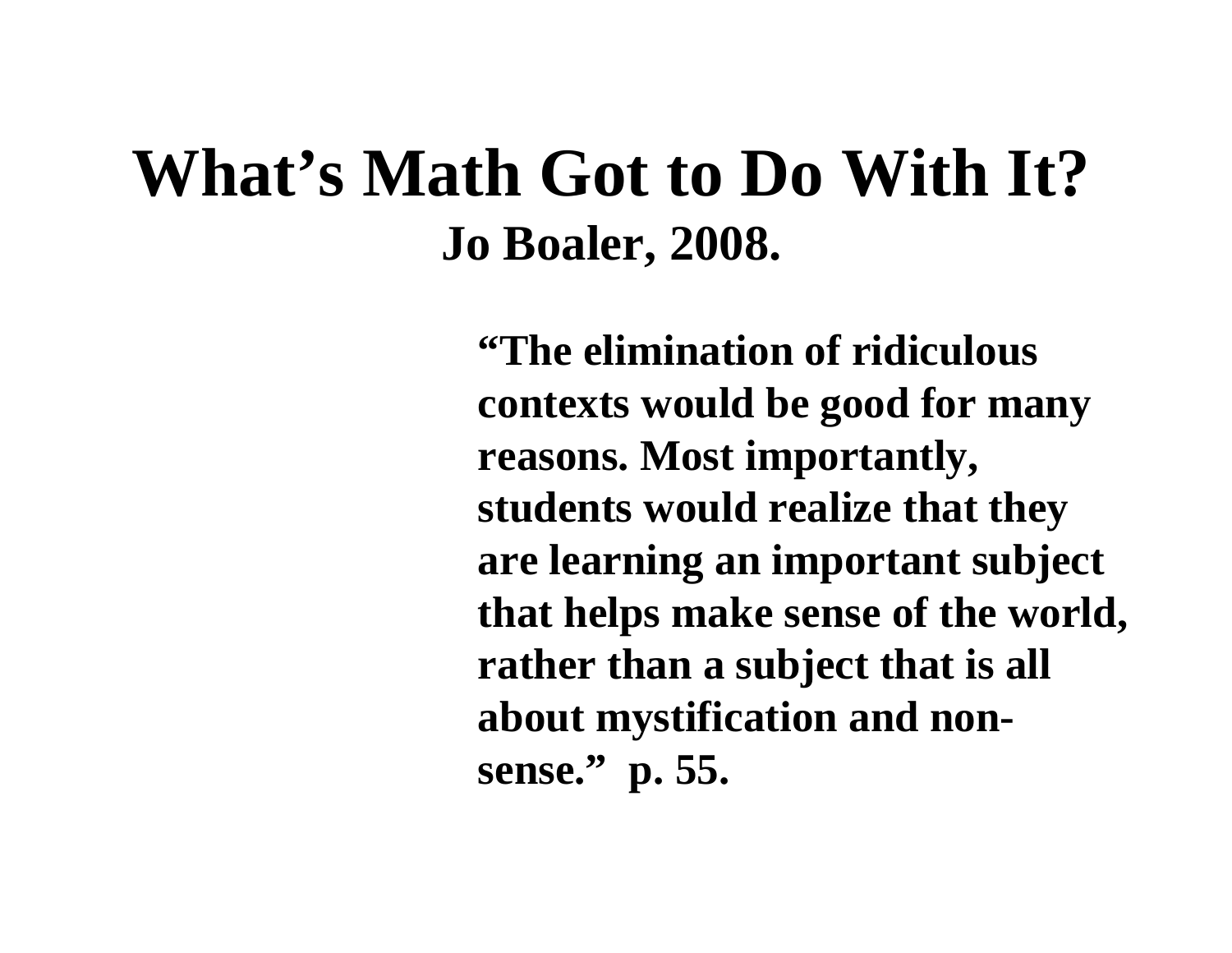#### **Put** *life* **Into Algebra**

- Mixed Nuts and Life
- •What's the Difference?
- •Carnival Rides
- •Text Messages
- •Market Night and Snow Cones
- Put Life Into *Your* Algebra
- Modeling Life and Meeting Standards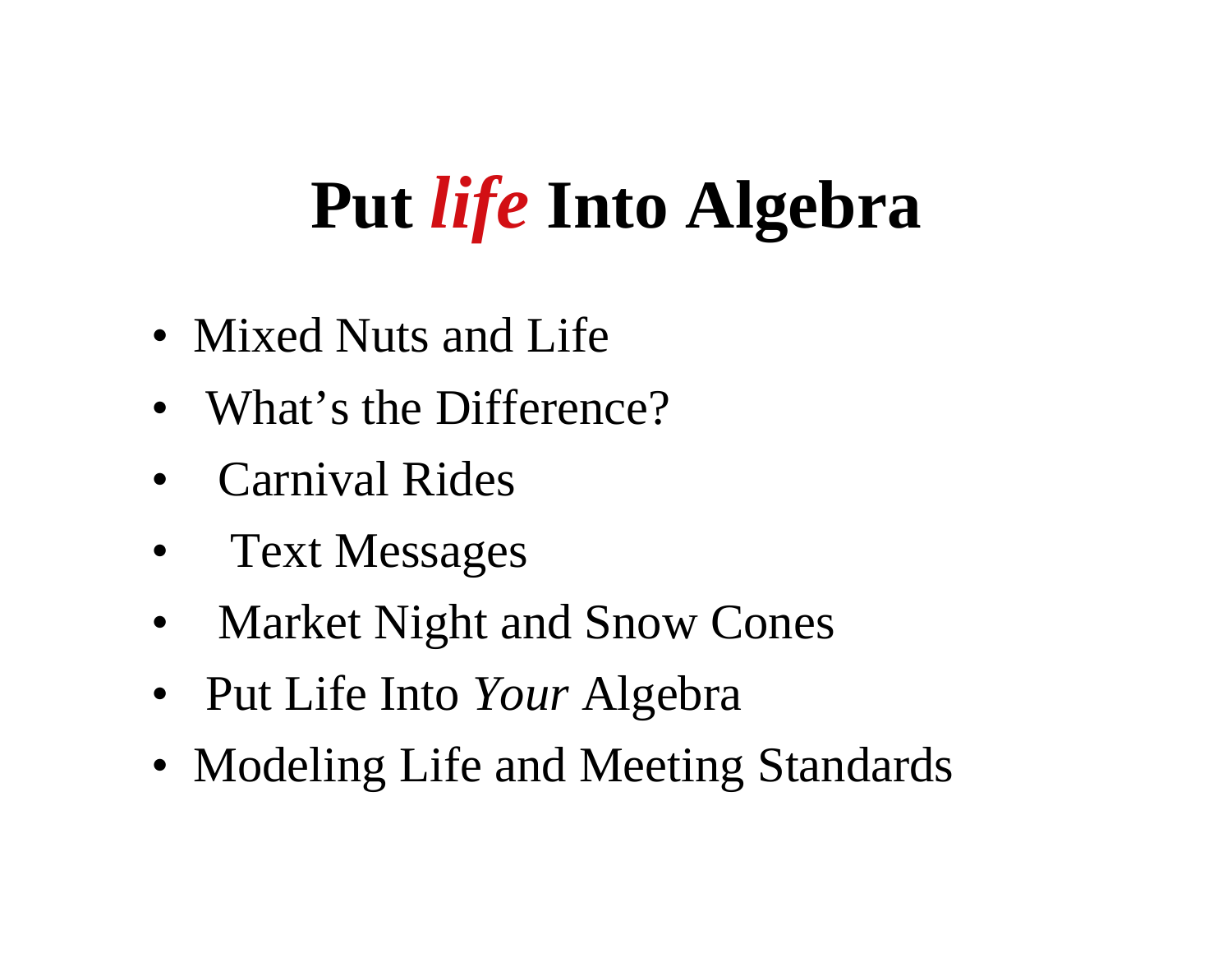#### **What's the Difference?**

- Meaningful approach to introducing algebra concepts and skills*. (The traditional approach delays meaning to the end of the section, chapter or course.)*
- Skills and vocabulary are presented in context whenever possible.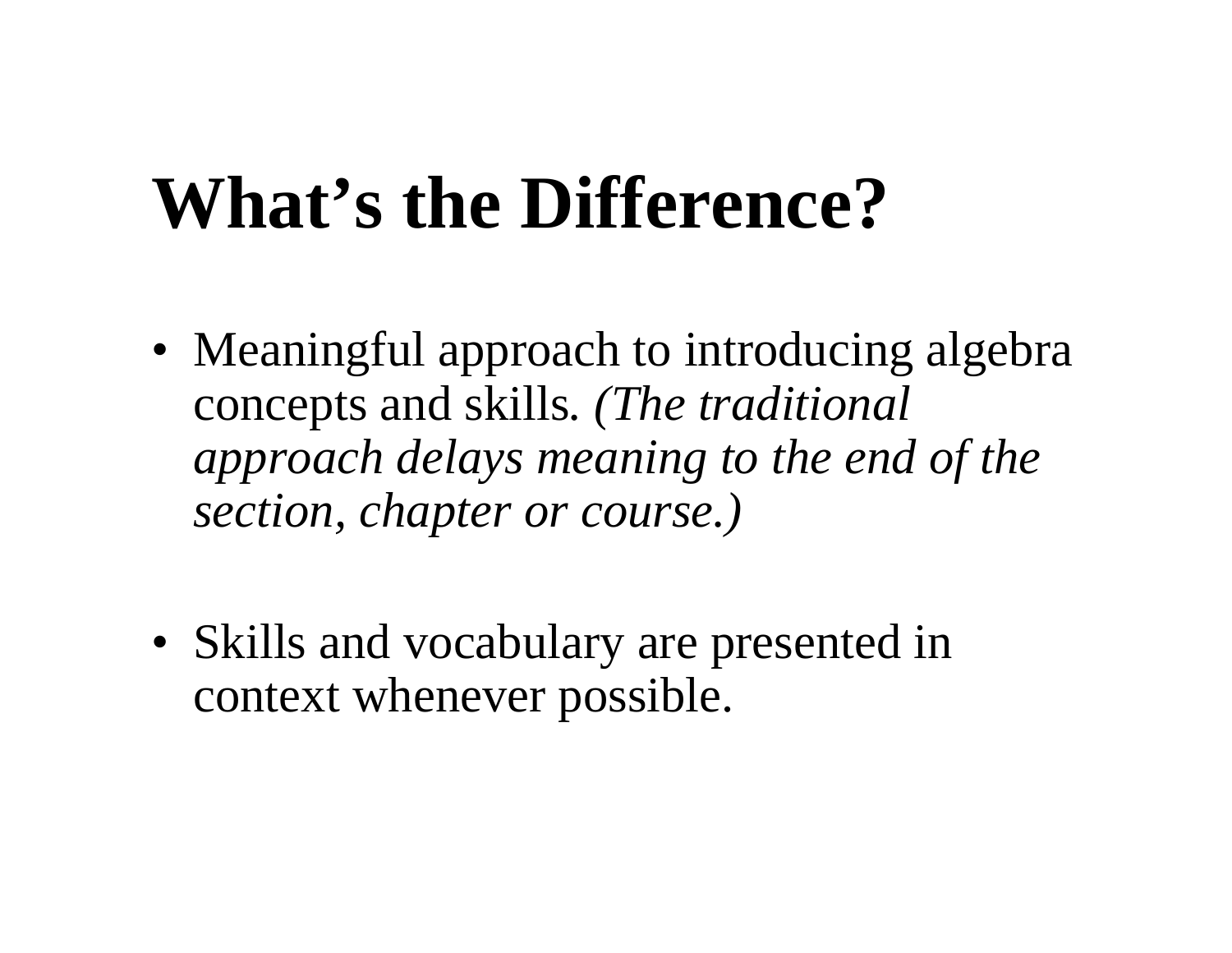# **Carnival Rides**

- **Good Questions**
- **Representations Table, Graph, Function, Equation, Arrow**
- **Vocabulary**
- **Standards**
- **Extensions**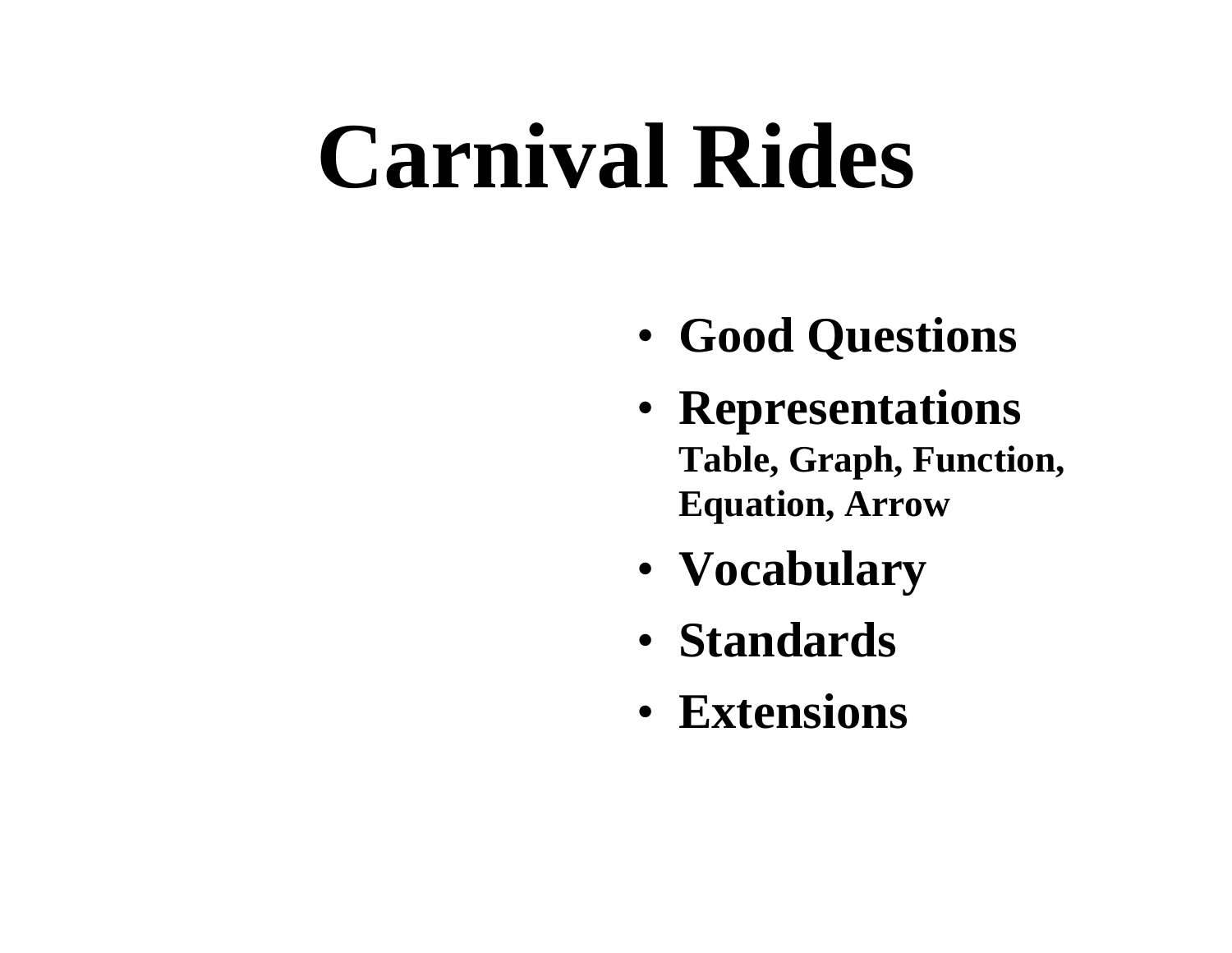## **Carnival Rides**

**The cost for admission at the County Fair is \$9.00 for an adult. Ride tickets sell for \$0.50 each. Each ride requires seven tickets.**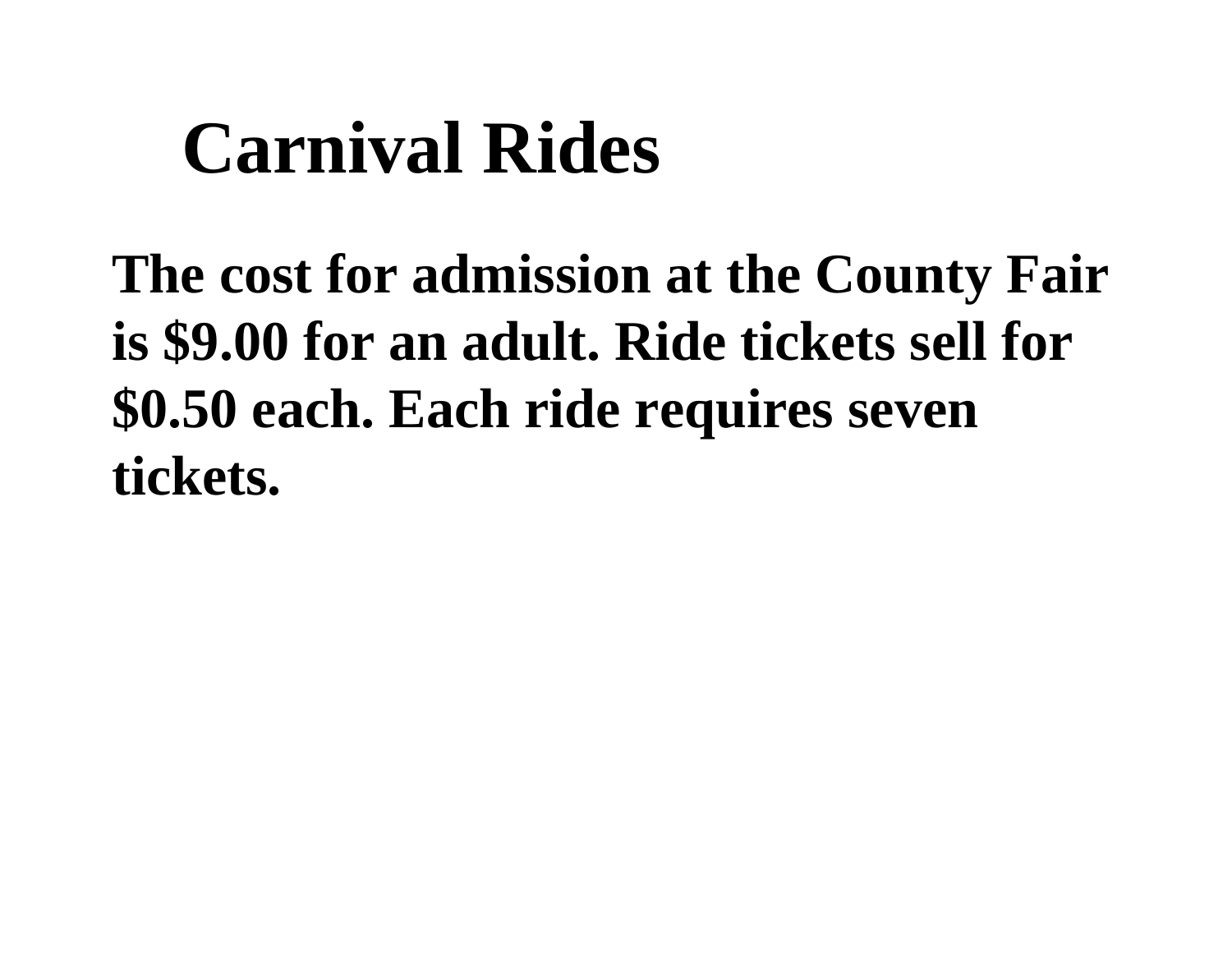### **Monthly Text Plans**

**Plan I \$5.00 for 250. \$0.15 per text message \$20.00 for unlimited**

**Plan 2\$5.00 for 300. \$0.20 per text message \$15.00 for unlimited.**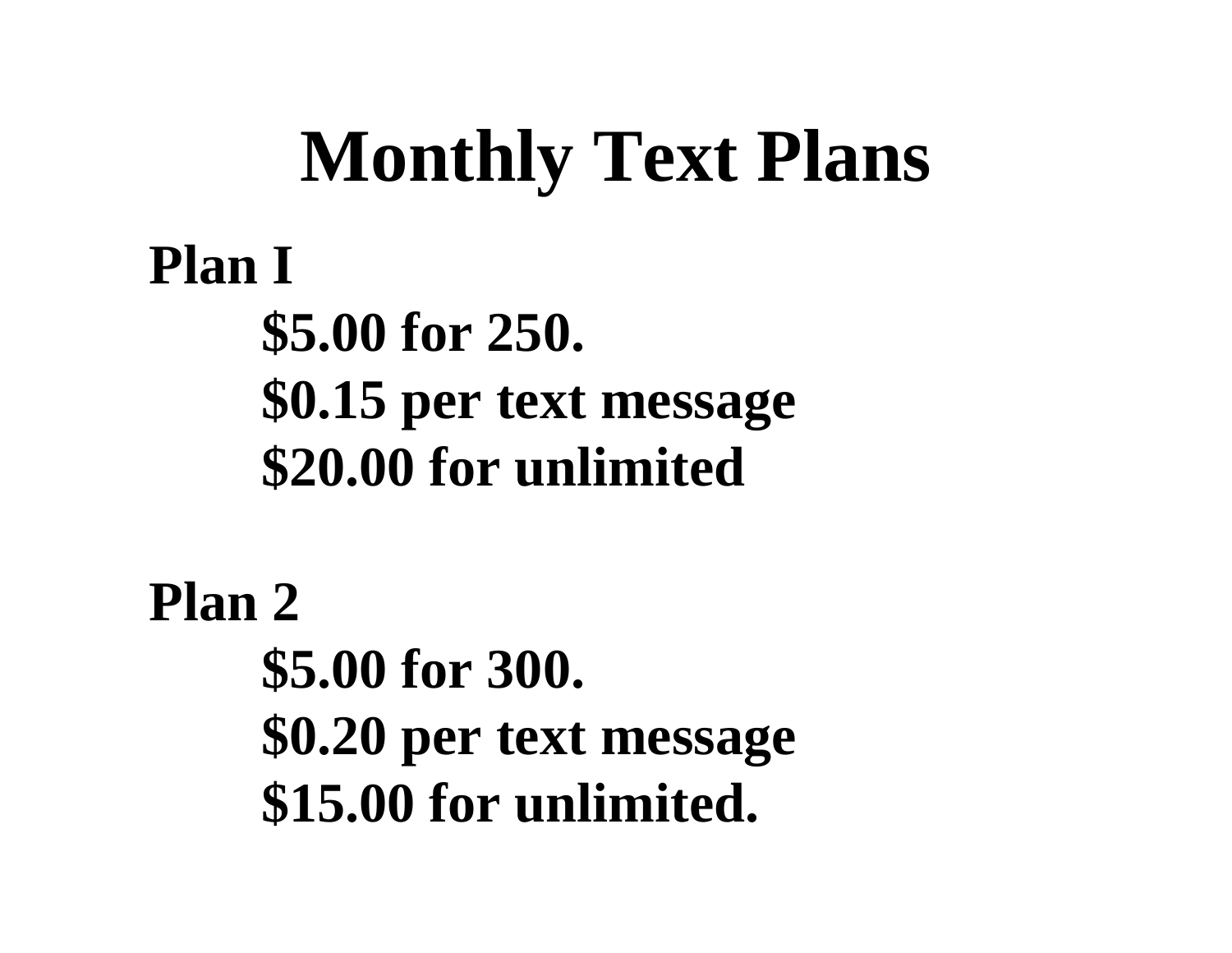# **Snow Cones**

**Space Rental = \$50.00**

**Selling Price = \$2.50**

**Ice = \$1.99 for 20 lbs.**

**Cups = \$9.00 for 200**

**Syrup = \$6.50 per qt.**

**Snow Cone = 12 oz. crushed ice + 2 oz. syrup**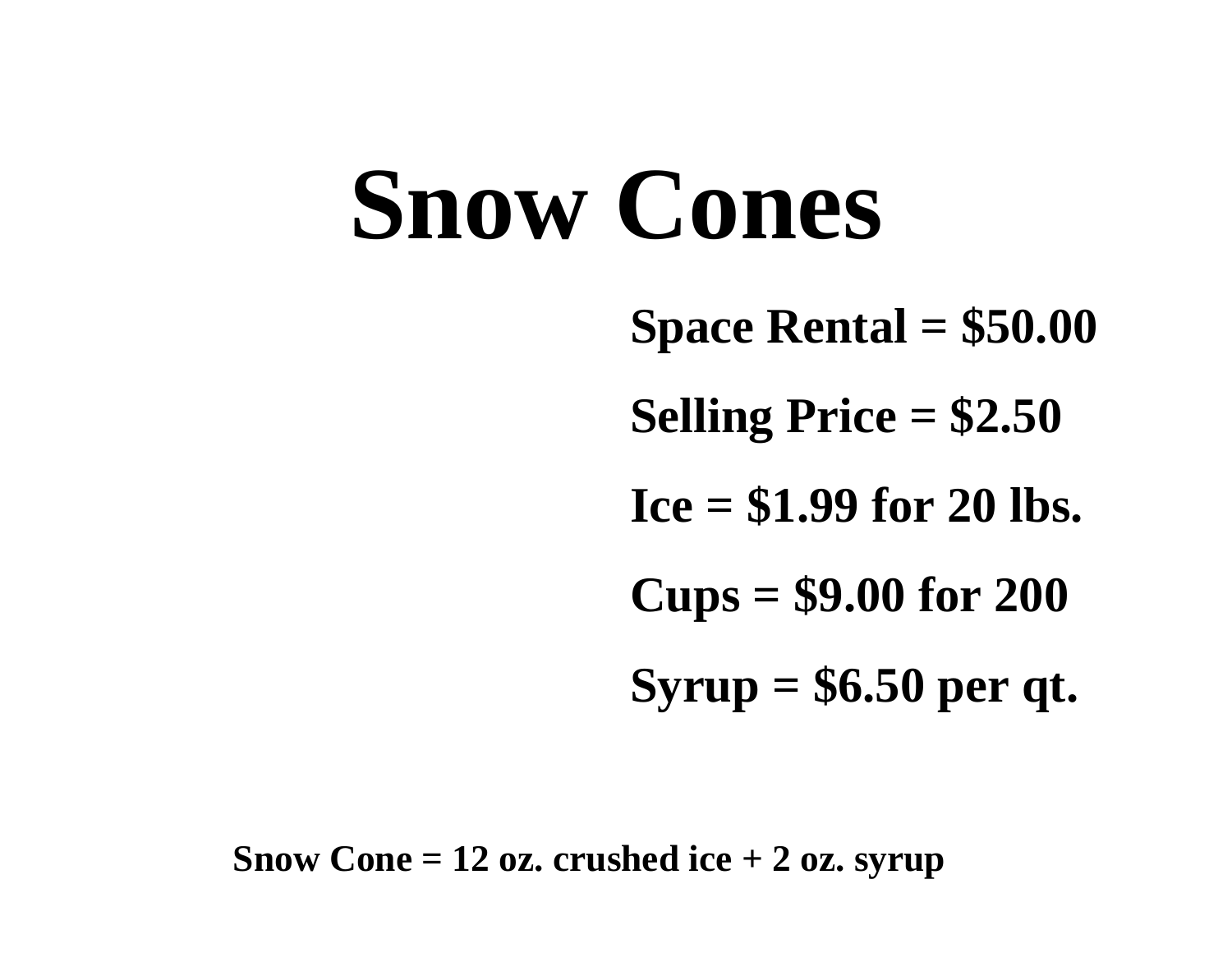## **Put** *life* **Into** *Your* **Algebra**

- **Traditional Textbook**
	- **Begin with application problem.**
	- **Teach skills within and apart from the context.**
	- **Return to the application problem.**
	- **Extend to other problems and contexts.**
- **Not Enough Time**
	- **Layer and spiral the skills.**
	- **Develop and build over time.**